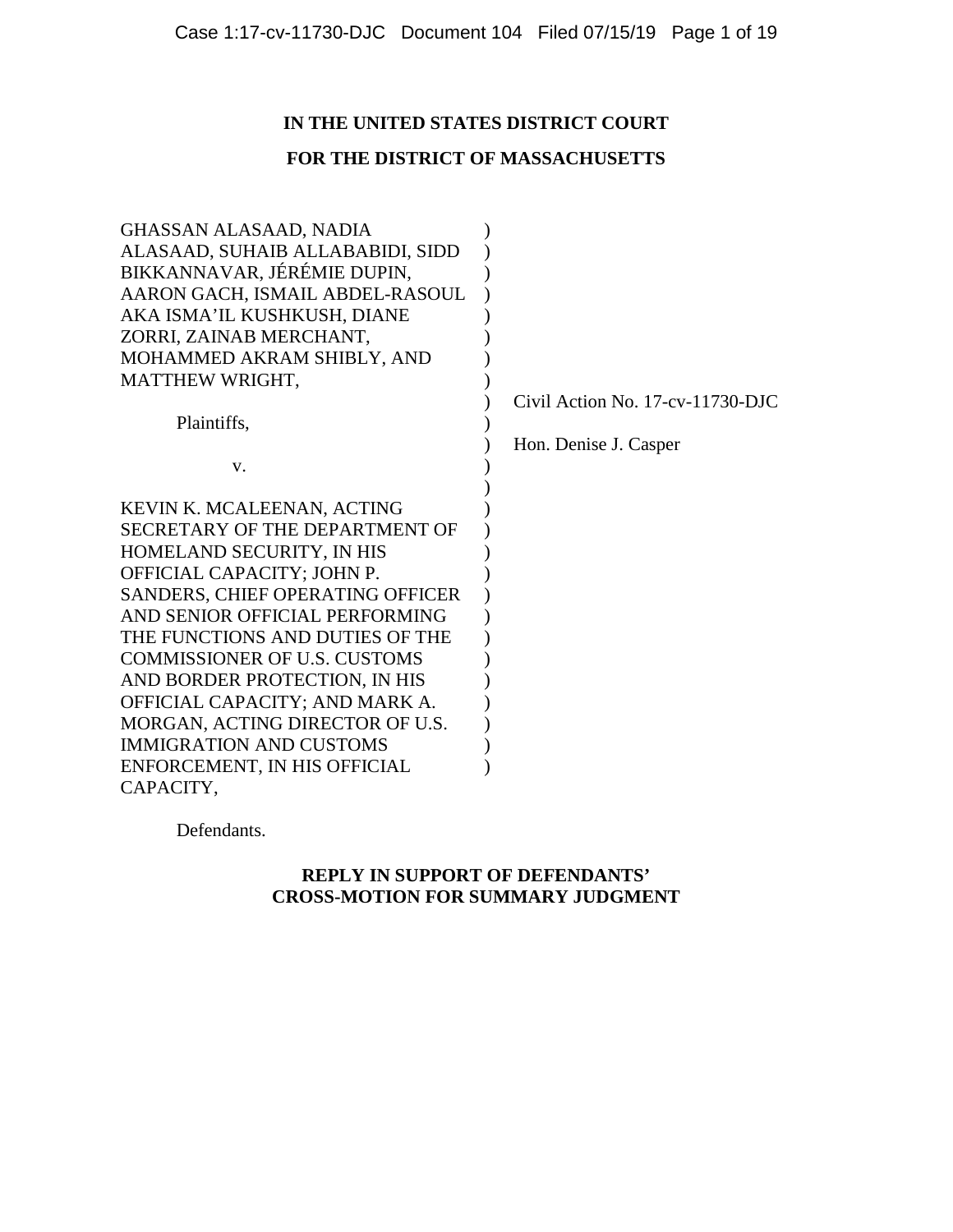# **TABLE OF CONTENTS**

| I.   |                                                                              |                                                                         |
|------|------------------------------------------------------------------------------|-------------------------------------------------------------------------|
| Π.   |                                                                              |                                                                         |
| III. | The Balance of Interests at the International Border Bar Plaintiffs' Claim 4 |                                                                         |
|      | A.                                                                           | The Government's Compelling Interests are Advanced by Device            |
|      | <b>B.</b>                                                                    |                                                                         |
|      | C.                                                                           |                                                                         |
|      | D.                                                                           |                                                                         |
| IV.  |                                                                              | Probable Cause is Not Required to Detain an Electronic Device Anytime a |
| V.   |                                                                              |                                                                         |
| VI.  |                                                                              |                                                                         |
|      | A.                                                                           |                                                                         |
|      | <b>B.</b>                                                                    |                                                                         |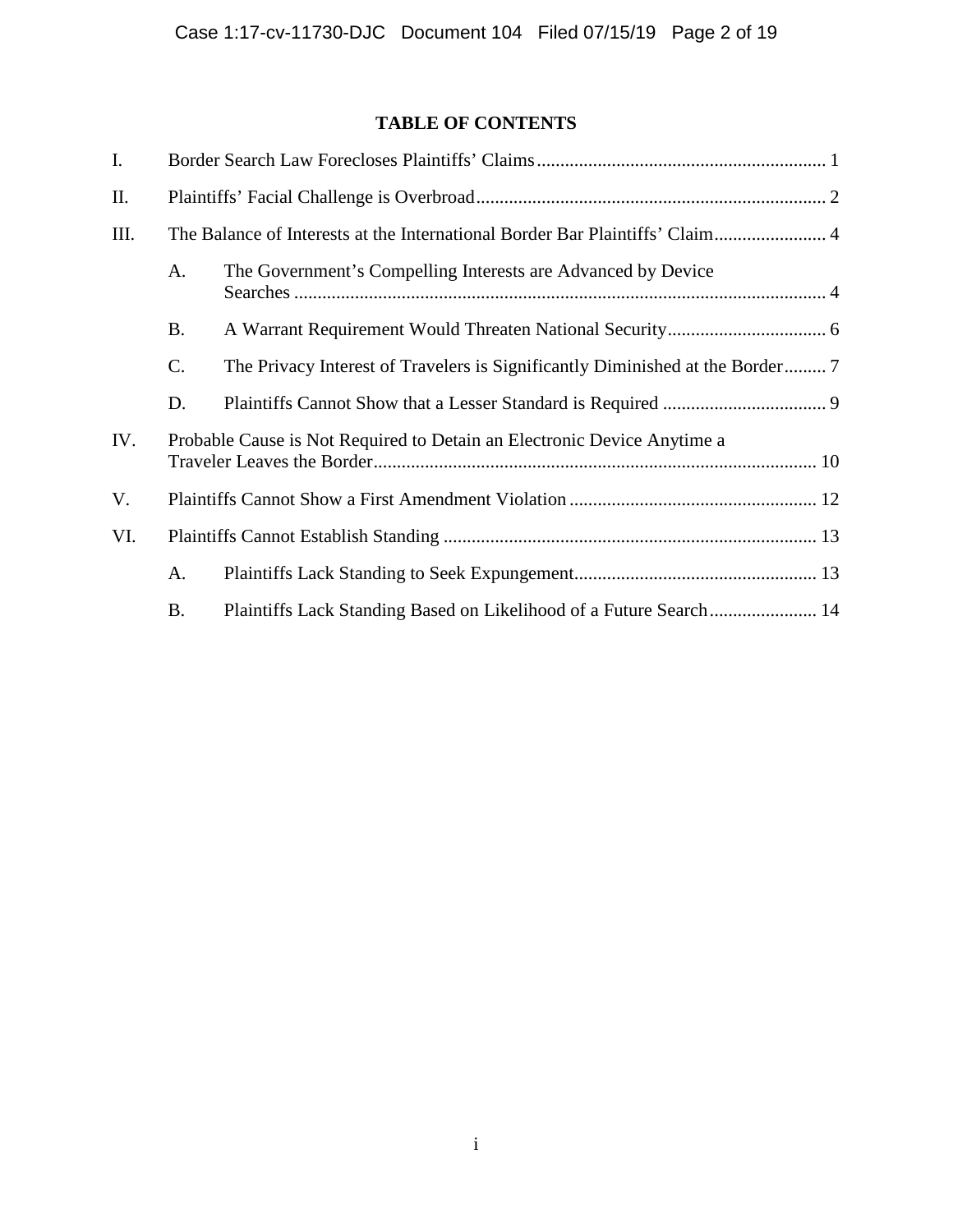# **TABLE OF AUTHORITIES**

# **CASES**

| Boyd v. United States,                                           |  |
|------------------------------------------------------------------|--|
| City of Los Angeles v. Patel,                                    |  |
| Doherty v. Merck & Co.,                                          |  |
| Fox v. District of Columbia,                                     |  |
| Herring v. United States,                                        |  |
| House v. Napolitano,                                             |  |
| Isaacs v. Dartmouth Hitchcock Med. Ctr.,                         |  |
| Jansfeshan v. CBP,                                               |  |
| Kerin v. Titeflex Corp.,                                         |  |
| Lujan v. Defs. of Wildlife,                                      |  |
| Nat'l Ass'n of Soc. Workers v. Harwood,                          |  |
| Pa. Bd. of Prob. & Parole v. Scott,                              |  |
| Paroline v. United States,                                       |  |
| Reporters Comm. for Freedom of the Press v. Am. Tel. & Tel. Co., |  |
| Riley v. California,                                             |  |
| Rocafort v. IBM Corp.,                                           |  |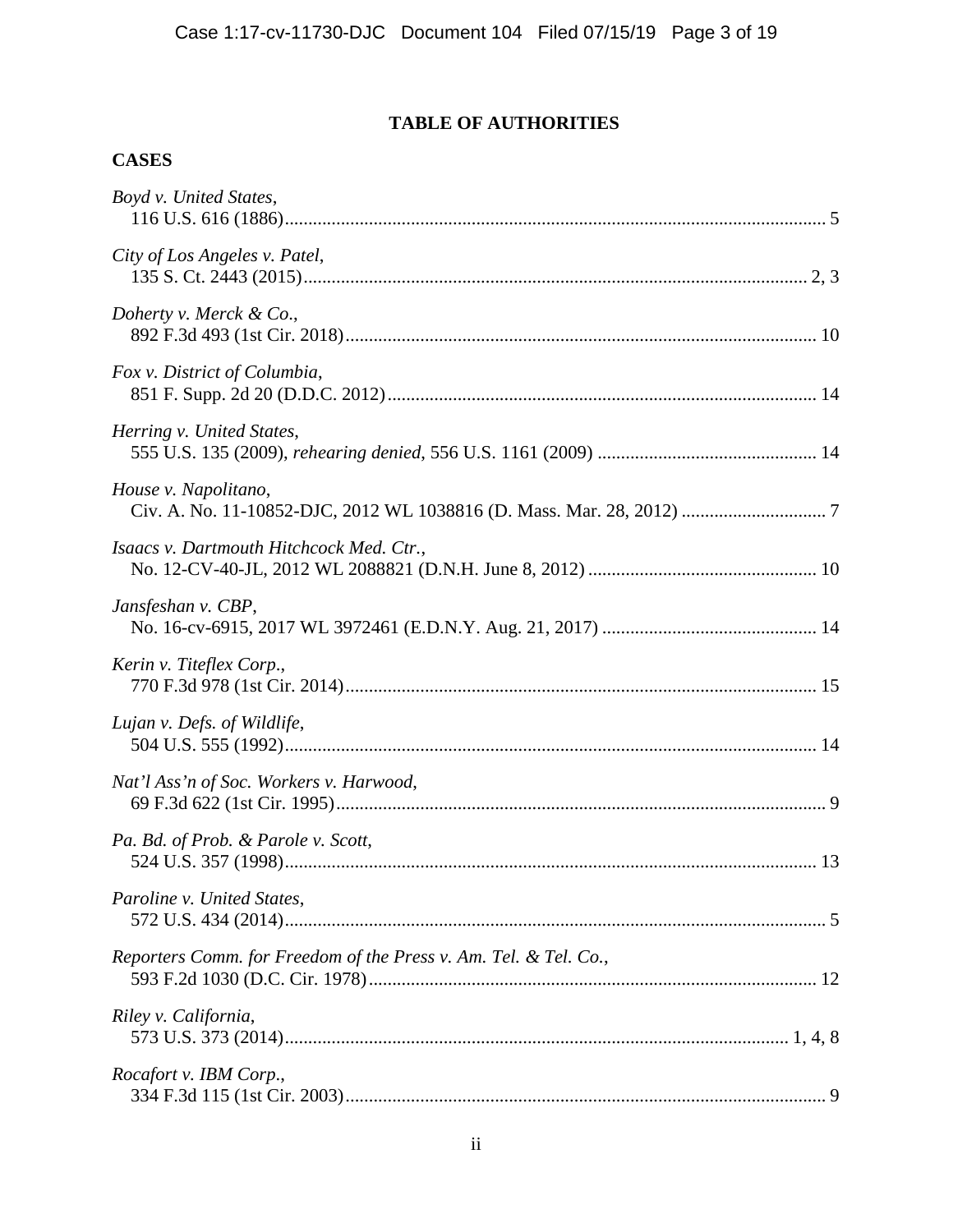| Town of Portsmouth, v. Lewis,                                                                      |
|----------------------------------------------------------------------------------------------------|
| United States v. Barconey,                                                                         |
| United States v. Blackwell,                                                                        |
| United States v. Braks,                                                                            |
| United States v. Flores-Montano,                                                                   |
| United States v. Ickes,                                                                            |
| United States v. Kolsuz,                                                                           |
| United States v. Molina-Gomez,                                                                     |
| United States v. Molina-Isidoro,                                                                   |
| United States v. Montoya de Hernandez,                                                             |
| United States v. Ramsey,                                                                           |
| United States v. Saboonchi,<br>990 F. Supp. 2d 536 (D. Md. 2014), <i>denying reconsideration</i> , |
| United States v. Scott,                                                                            |
| United States v. Uricoechea-Casallas,                                                              |
| Warden v. Hayden,                                                                                  |
| <b>OTHER AUTHORIES</b>                                                                             |
|                                                                                                    |
|                                                                                                    |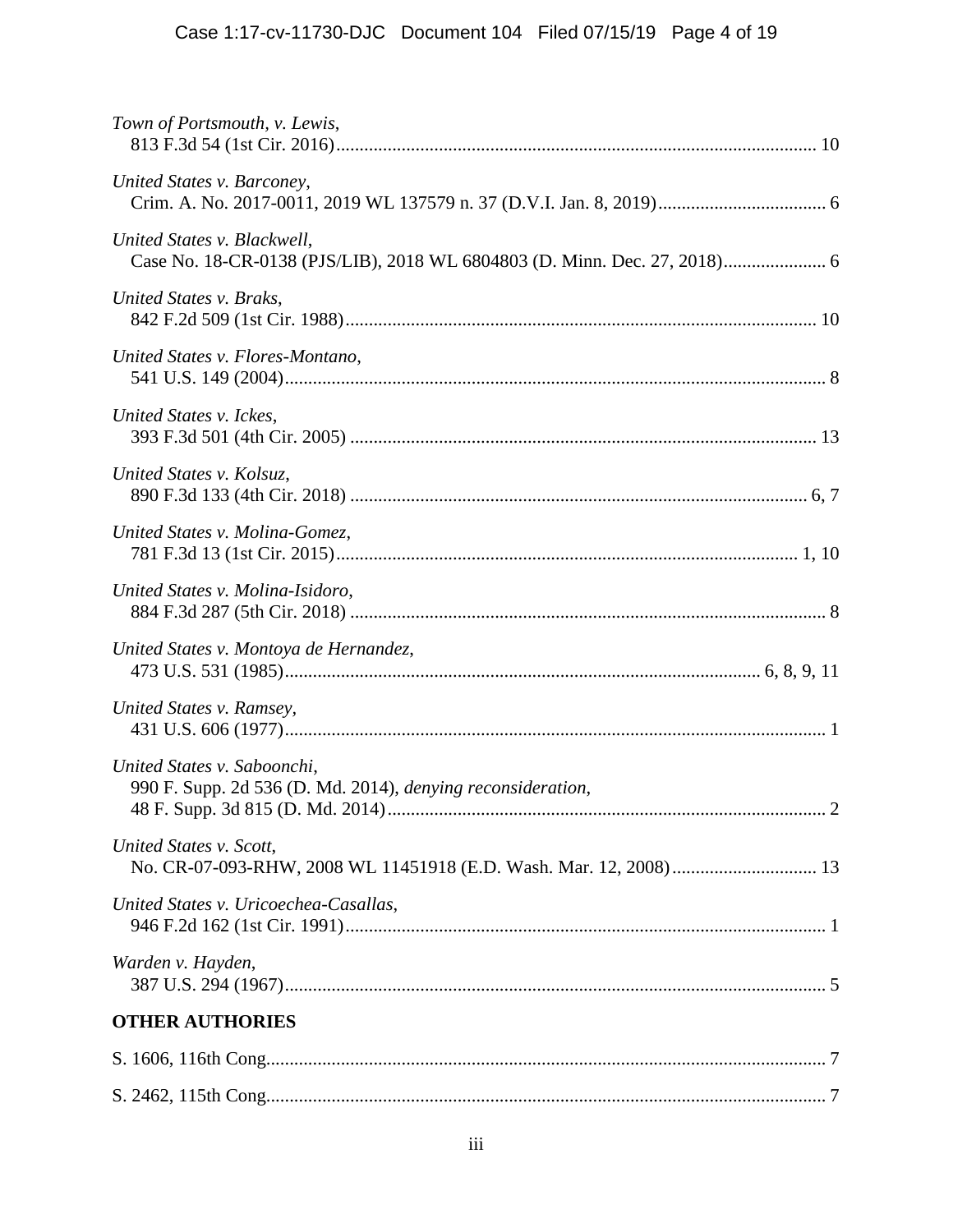# Case 1:17-cv-11730-DJC Document 104 Filed 07/15/19 Page 5 of 19

Binding Supreme Court and First Circuit precedent forecloses the unprecedented requirement Plaintiffs seek to impose on the executive branch at the border -- a requirement of probable cause and a warrant on *every* electronic device search in *every* case. Plaintiffs' claims not only lack legal support but fail in any way to account for the very real and substantial interests served by the appropriate exercise of plenary search authority at the border, whether of devices or luggage. The Court should enter summary judgment for the Government.

# **I. Border Search Law Forecloses Plaintiffs' Claims**

The Supreme Court has consistently held that compelling Government interests at the border—national security and territorial integrity—preclude a requirement of probable cause and a warrant to support a border search. *See, e.g., United States v. Ramsey,* 431 U.S. 606, 617 (1977) ("This interpretation, that border searches were not subject to the warrant provisions of the Fourth Amendment . . . has been faithfully adhered to by this Court."). The First Circuit has held that border searches generally require no suspicion, and only require reasonable suspicion for "non-routine" invasive personal searches. *See, e.g., United States v. Molina-Gomez*, 781 F.3d 13, 19 (1st Cir. 2015); *United States v. Uricoechea-Casallas*, 946 F.2d 162, 166 (1st Cir. 1991). Yet Plaintiffs ignore this precedent and seek to create a third category – device searches allowed only on the basis of probable cause and a warrant. This Court should reject Plaintiffs' efforts to create a new rule for border searches, especially where the rule is at odds with existing caselaw and prior precedents.

Numerous decisions, including those before and after *Riley v. California*, 573 U.S. 373 (2014), have examined electronic device searches at the border and have uniformly rejected Plaintiffs' claims. Mem. in Supp. of Defs.' Cross-Mot. for Summ. J. & in Opp'n to Pls.' Mot. for Summ. J., at 13 n.6 (ECF No. 97) (collecting cases), as Plaintiffs themselves concede. Pls.'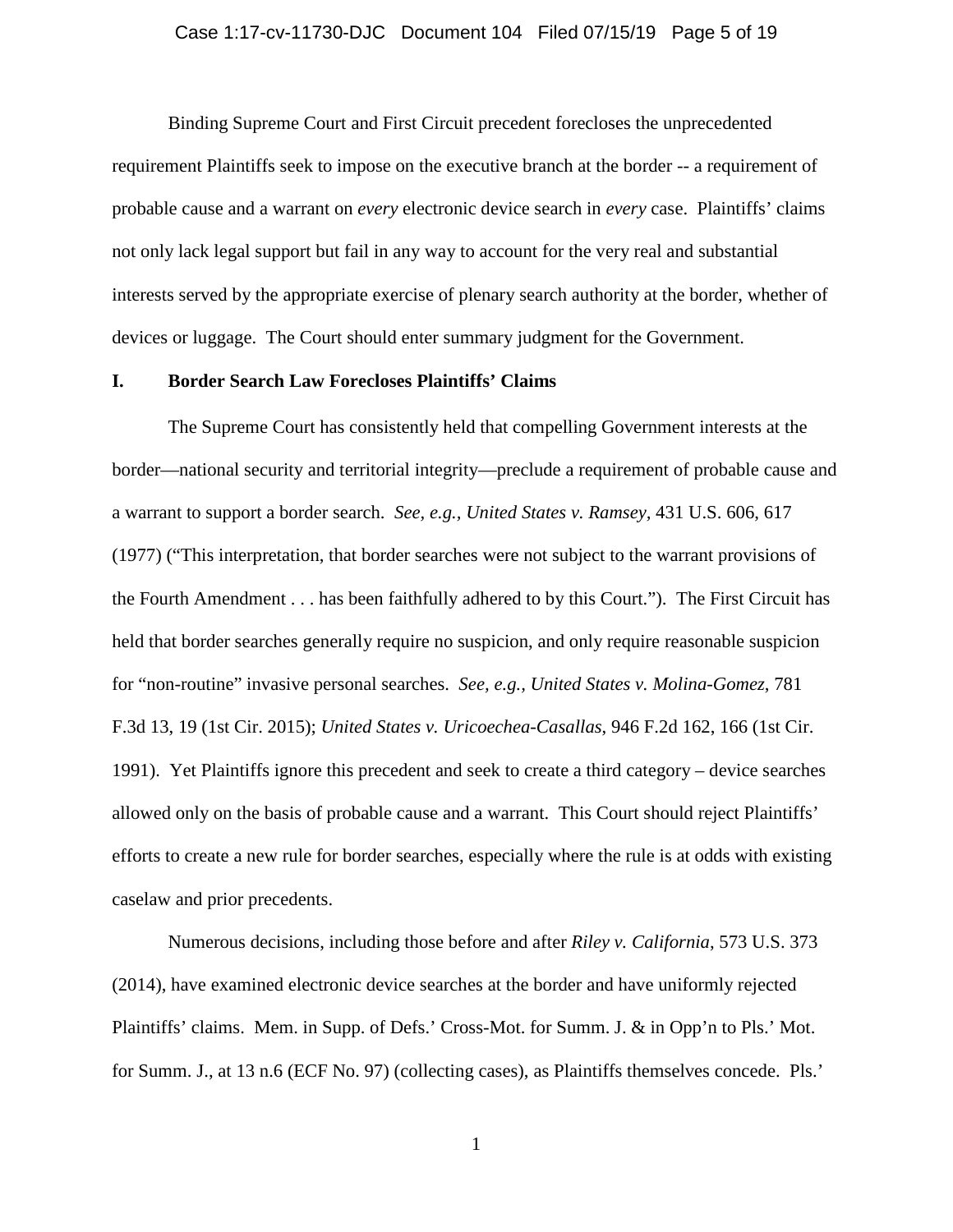Opp'n to Defs.' Mot. for Summ. J. & Reply in Supp. of Pls.' Mot. for Summ. J. (ECF No. 99) (admitting that "courts have not previously required a warrant for border searches"). There is no legal basis to extend the requirements of probable cause and a warrant in the manner Plaintiffs seek, and this Court should enter judgment for the Government.

# **II. Plaintiffs' Facial Challenge is Overbroad**

Not only do Plaintiffs raise claims that are barred by precedent, they do so in the context of a facial challenge. Specifically, Plaintiffs assert that *every* border search of *every* electronic device at the border requires probable cause and a warrant. On Reply, Plaintiffs do not dispute the broad sweep of their facial challenge, or that as a consequence, they have brought the "most difficult [challenge] . . . to mount successfully[.]" *City of Los Angeles, v. Patel*, 135 S. Ct. 2443, 2449, 2451 (2015). Nor do Plaintiffs dispute that they must show that Defendants' challenged policies are "unconstitutional in all of [their] applications." *Id*. at 2451.

Only now do Plaintiffs tell us that they no longer "challenge searches" where an officer verifies that a laptop is operational and contains data. ECF No. 99 at 7. This concession is fatal to Plaintiffs' facial challenge. Yet even crediting Plaintiffs' belated carve-out, that would still require the Government to demonstrate probable cause and a warrant for even the briefest basic device search, *i.e.* an officer examining a digital camera for a few seconds.<sup>[1](#page-5-0)</sup>

Plaintiffs thus ask this Court to find that a warrant is required for the briefest search of "[a]ny device that may contain information in an electronic or digital form, such as computers,

<span id="page-5-0"></span> <sup>1</sup> Timeliness of searches was not at issue in *Riley*, since the arresting officers had no reason to limit the length of their search. By contrast, at the border "[t]here is a limited amount of time that can be devoted to [a basic device search] while the owner waits at the border for the search to conclude," such that "a conventional search of a digital device . . . necessarily must focus on turning up evidence of contraband or illegal activity within a reasonably limited amount of time." *See United States v. Saboonchi*, 990 F. Supp. 2d 536, 563 (D. Md. 2014), *denying reconsideration*, 48 F. Supp. 3d 815 (D. Md. 2014).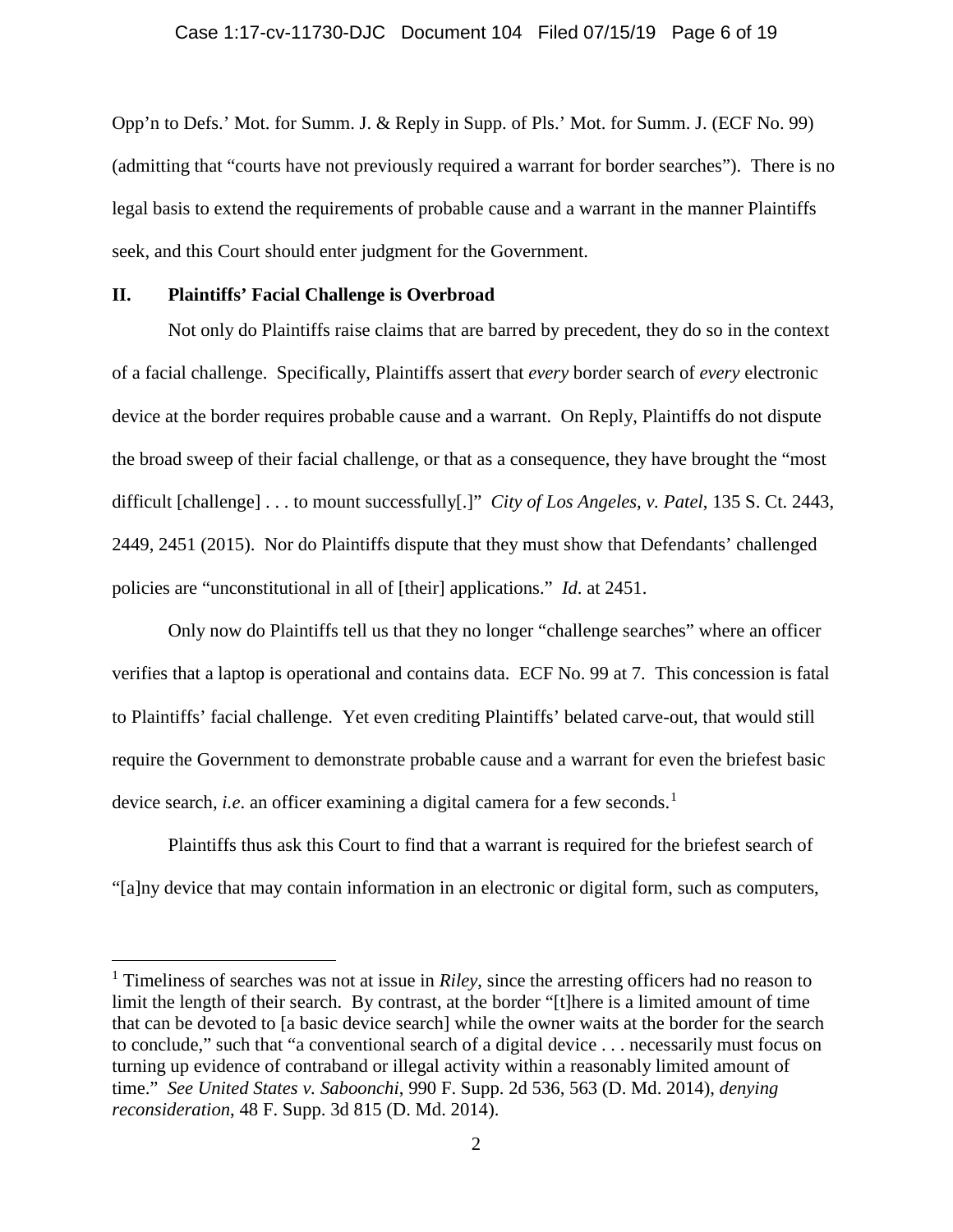### Case 1:17-cv-11730-DJC Document 104 Filed 07/15/19 Page 7 of 19

tablets, disks, drives, tapes, mobile phones and other communication devices, cameras, music and other media players." ECF No. 99 at 8. Even if *Riley* has any relevance to border searches, Plaintiffs seek to extend *Riley* far beyond the cell phones addressed in that ruling, to cover a multitude of devices searched at the border. Plaintiffs rest this entire argument on one sentence: that "[t]he Fourth Amendment requires a warrant to search all of these high-volume devices." *Id.* Yet, certainly the potential privacy concerns differ significantly depending on the type of device search at issue. ECF No. 97 at 10. Plaintiffs make no effort to explain why any and all "high-volume devices," such as a voice recorder or a video game console, are more deserving of Fourth Amendment protection than a traveler's physical belongings, car, or home, all of which may be searched at the border without a warrant or reasonable suspicion.

Recognizing the breadth of their claims, on Reply, Plaintiffs invite the Court to limit its ruling to the electronic devices it deems *do* require a warrant. ECF No. 99 at 8. The Court should decline Plaintiffs' invitation for multiple reasons. First, Plaintiffs provide no basis upon which this Court could reasonably categorize every electronic device for purposes of a Fourth Amendment analysis. Second, Plaintiffs made a deliberate decision to bring a facial challenge to border searches of all electronic devices and thus, under the terms of their own Complaint, Plaintiffs must show that every border search of every electronic device is unconstitutional. *See Patel,* 135 S. Ct. at, 2449, 2451. Plaintiffs cannot now, on Reply, amend their operative Complaint to raise countless as-applied challenges to Defendants' policies, each involving a different electronic device. If the Court finds that any border search of any electronic device is constitutional, Plaintiffs' facial challenge necessarily fails.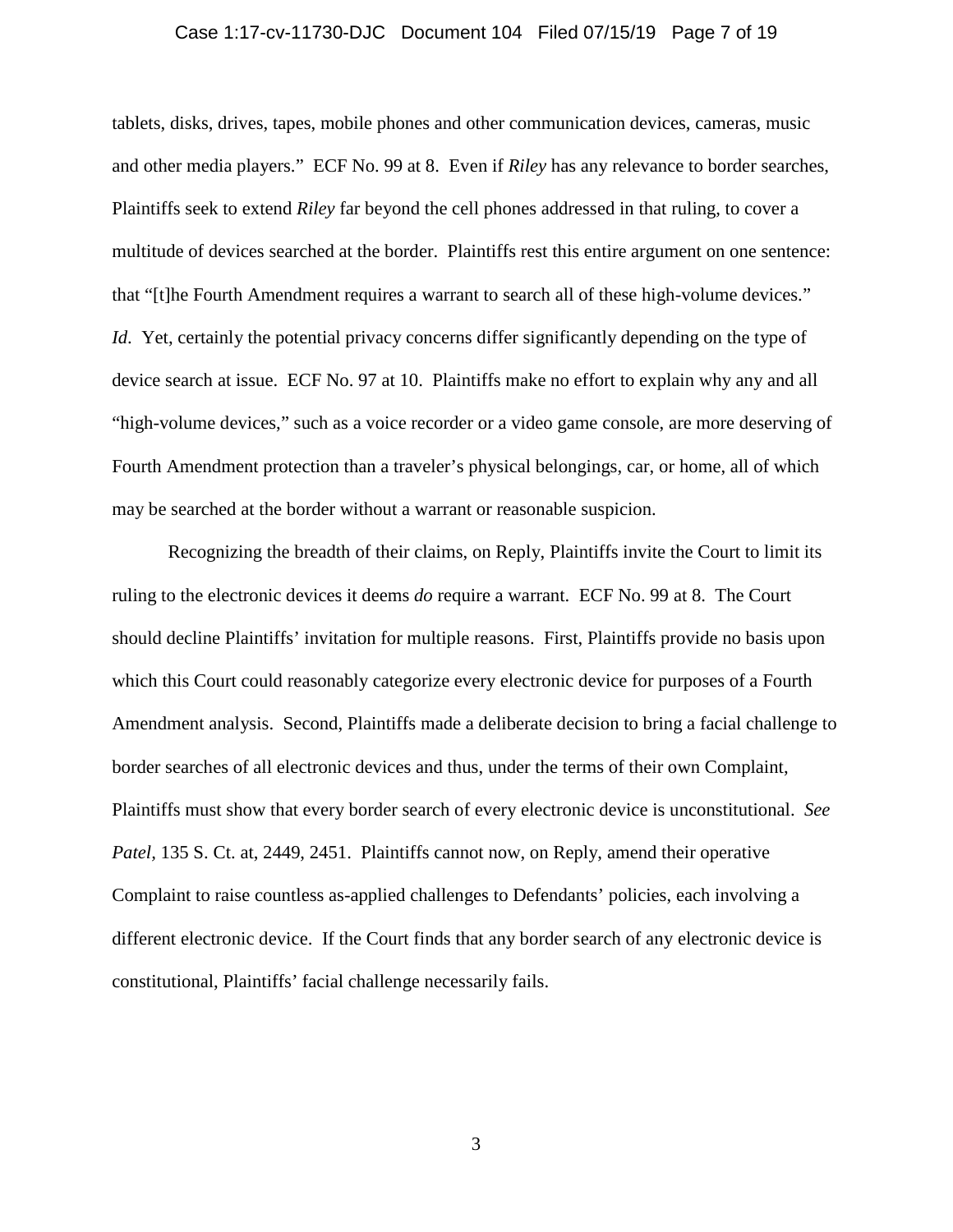# **III. The Balance of Interests at the International Border Bar Plaintiffs' Claim**

Assuming, *arguendo*, that Plaintiffs' case is not precluded for the reasons set forth above, the applicable Fourth Amendment test, which requires balancing the relevant interests at the border, firmly supports summary judgment for the Government. Plaintiffs cannot plausibly contest that the Government has the highest interest in national security and territorial integrity at the border – interests that are advanced by device searches – or that travelers' expectations of privacy are significantly reduced in that context. As a result, the Court should conclude that warrants are not required to search all electronic devices at the border.

# **A. The Government's Compelling Interests are Advanced by Device Searches**

At the border, the Government is responsible for, among other things, preventing the introduction of contraband, disrupting crime with a nexus to the border, and administering a wide variety of legal authorities relating to the border. ECF No. 97 at 12-17. Plaintiffs do not dispute that the Government has in numerous instances uncovered electronic contraband and evidence of border-related crimes through border searches of electronic devices. [2](#page-7-0)

Admitting that the Government has seized large amounts of contraband in electronic form, Plaintiffs maintain the curious argument that the Government has a lesser interest in

<span id="page-7-0"></span><sup>&</sup>lt;sup>2</sup> Defendants have established that border searches of electronic devices frequently uncover contraband and evidence of border related crimes. ECF No. 97 at 8 n.6 (collecting cases); Declaration of Randy Howe ("Howe Decl."), ECF No. 98-1 at ¶¶ 28-30 (setting forth "numerous incidents" in which device searches revealed information or threats to "national and/or border security"); Declaration of David Denton ("Denton Decl."), ECF No. 98-2 at  $\P$  16 (stating that "searches of electronic devices at the border have successfully uncovered threats to national security, illegal activities, contraband, and the inadmissibility of people and things"). Plaintiffs' contention that there is some unspecified frequency of detecting contraband, which might justify warrantless searches of electronic devices, is unsupported in law or fact. ECF No. 99 at 3. To the contrary, the Court in *Riley* held that "the probability" of finding weapons or evidence in a search incident to arrest was irrelevant to the constitutionality of the search. *Riley*, 573 U.S. at 386. The question is instead whether "application of the . . . doctrine to this particular category of effects" would "untether the rule from the justifications underlying the . . . exception." *Id.*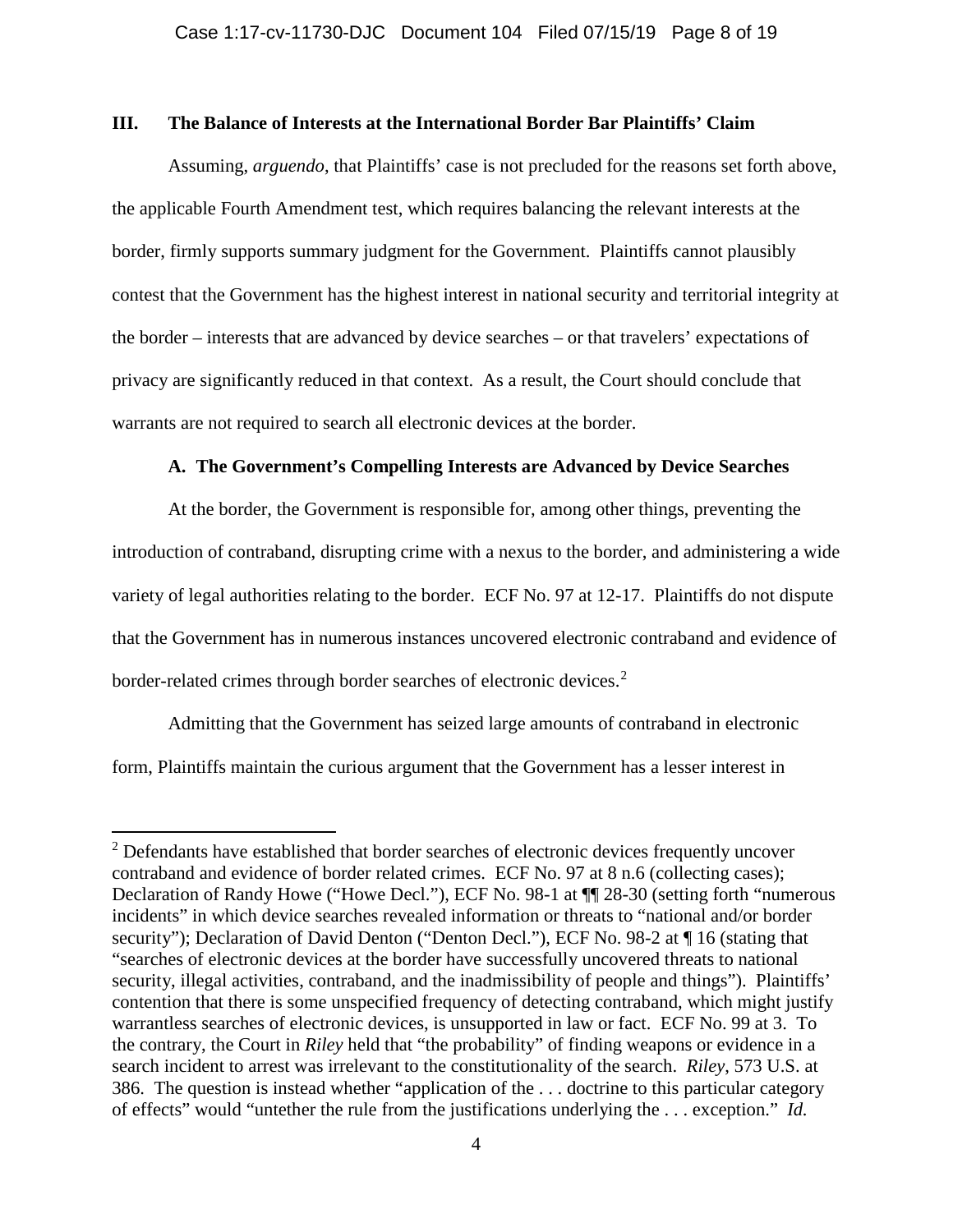### Case 1:17-cv-11730-DJC Document 104 Filed 07/15/19 Page 9 of 19

interdicting illegal goods because there may be other conduits for transmitting such materials, such as via the internet, or because the same or similar material may be present in the country. Yet Plaintiffs offer no support for this proposition. Indeed, for electronic contraband like child pornography, the Government has the highest interest in intercepting such illegal goods, regardless of whether copies may exist elsewhere. *Cf. Paroline v. United States*, 572 U.S. 434, 457 (2014) (holding that "[t]he unlawful conduct of everyone who reproduces, distributes, or possesses" child pornography "plays a part in sustaining and aggravating this tragedy" of child abuse).

Plaintiffs next argue that the need to search for evidence of border-related violations of law cannot justify warrantless searches at the border. ECF No. 99 at 4. Plaintiffs' reliance on *Boyd v. United States*, 116 U.S. 616 (1886) to support their assertion that the Government may properly search at the border for contraband but not evidence, is misplaced. Any legal force of *Boyd* in this context was obviated over 50 years ago in *Warden v. Hayden*, 387 U.S. 294, 302 (1967) where the Court held that any distinction between "mere evidence" and an "instrumentality" of a crime was "wholly irrational[.]"

Moreover, Plaintiffs do not dispute that, without the ability to search documents and other potential evidence, Defendants will often have no way of knowing whether a traveler is transporting contraband or otherwise engaging in unlawful transnational activity. Howe Decl. ¶¶ 16, 22, 26; Denton Decl. ¶¶ 17, 24-27. Border searches are undertaken for the purposes of evaluating people and property to determine whether there is any contraband, restricted goods, or indication of activity in violation of the federal laws Defendants are authorized to enforce or administer. It is for this reason that courts have *uniformly upheld* the ability of officers to review, without a warrant, physical documents as well as electronic materials to search for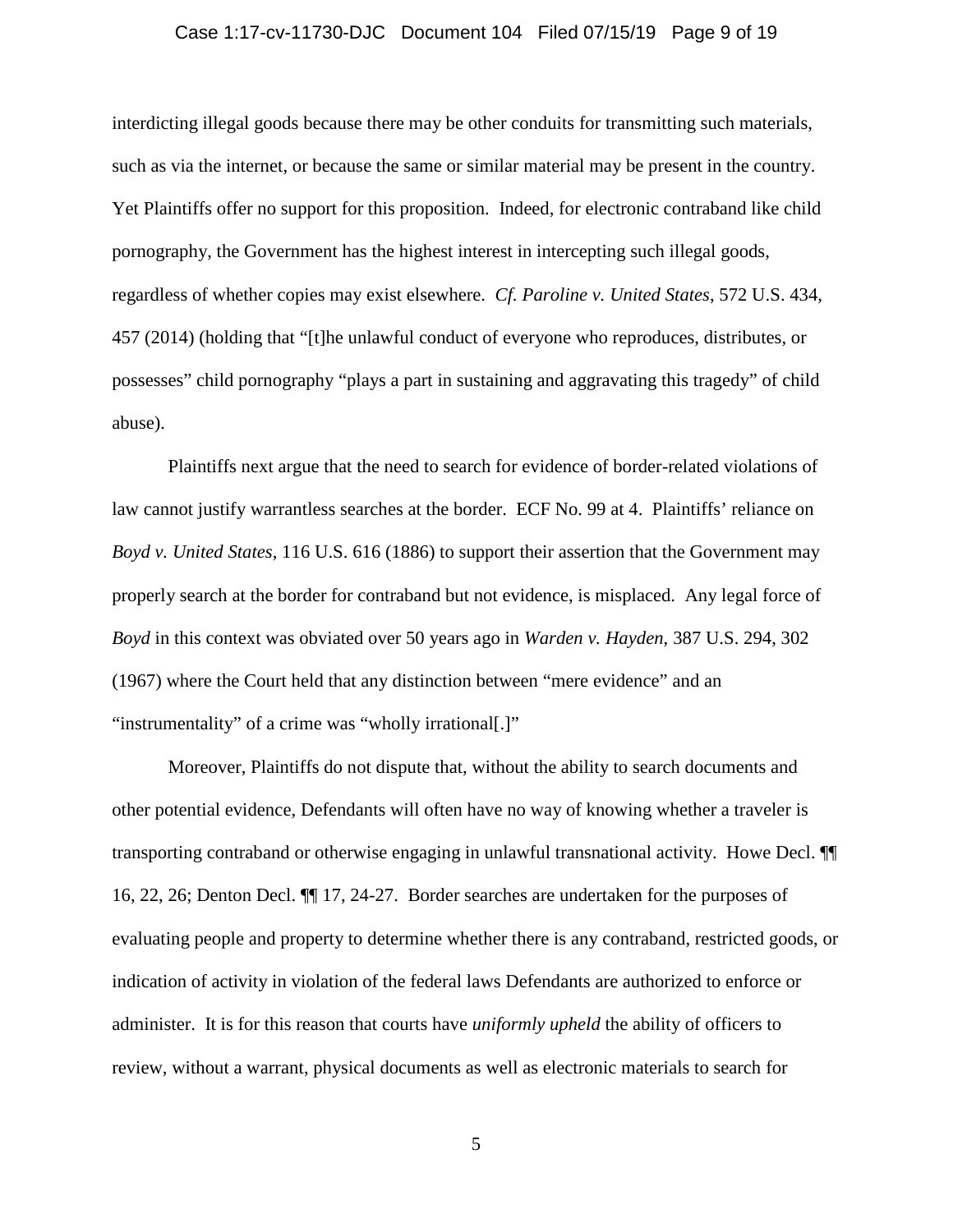#### Case 1:17-cv-11730-DJC Document 104 Filed 07/15/19 Page 10 of 19

potential evidence in the context of a border search. *See, e.g., United States v. Kolsuz*, 890 F.3d 133, 143-44 (4th Cir. 2018); *United States v. Barconey*, Crim. A. No. 2017-0011, 2019 WL 137579, at \*16 n. 37 (D.V.I. Jan. 8, 2019) (holding search of documents was justified under border search exception and collecting cases); *United States v. Blackwell*, Case No. 18-CR-0138 (PJS/LIB), 2018 WL 6804803, at \*5 (D. Minn. Dec. 27, 2018) (finding no suspicion required to search envelope or read a traveler's letter at the border). Indeed, Plaintiffs fail to cite to a single case in which a warrantless border search was found impermissible because it involved a review of documents or other evidence. In sum, searches for evidence related to contraband or violations of federal law is a well-established basis for warrantless border searches, and this interest is significantly advanced by electronic device searches.<sup>[3](#page-9-0)</sup>

# **B. A Warrant Requirement Would Threaten National Security**

Since border searches of electronic devices advance the Government's interests of national security and territorial integrity, imposing the unprecedented requirement of a warrant would necessarily threaten those interests. Officers would be unable to search electronic devices in the vast majority of cases, because officers have limited or no information about the more than one million travelers who cross the border each day. Defs' SUMF ¶¶ 14, 20 (ECF No. 98); *accord United States v. Montoya de Hernandez*, 473 U.S. 531, 541 (1985) (finding that "inspectors [at the border] will rarely possess probable cause to arrest or search, yet governmental interests in stopping smuggling at the border are high indeed"). Moreover, as this

<span id="page-9-0"></span><sup>&</sup>lt;sup>3</sup> Plaintiffs argue that the Government may not assert an interest in "general law enforcement." Though that phrase is undefined, the Government does not assert a nebulous "general" law enforcement interest in border searches. Certainly, as set forth above, the Government has an interest searching for contraband, threats to border security, and evidence of crimes with a nexus to the border, such as human trafficking, drug smuggling, and immigration fraud, among many others. By the same token Defendants will not initiate a border search to locate evidence of crimes that lack a nexus to the border. *See* Howe Decl. ¶ 17; Denton Decl. ¶ 10.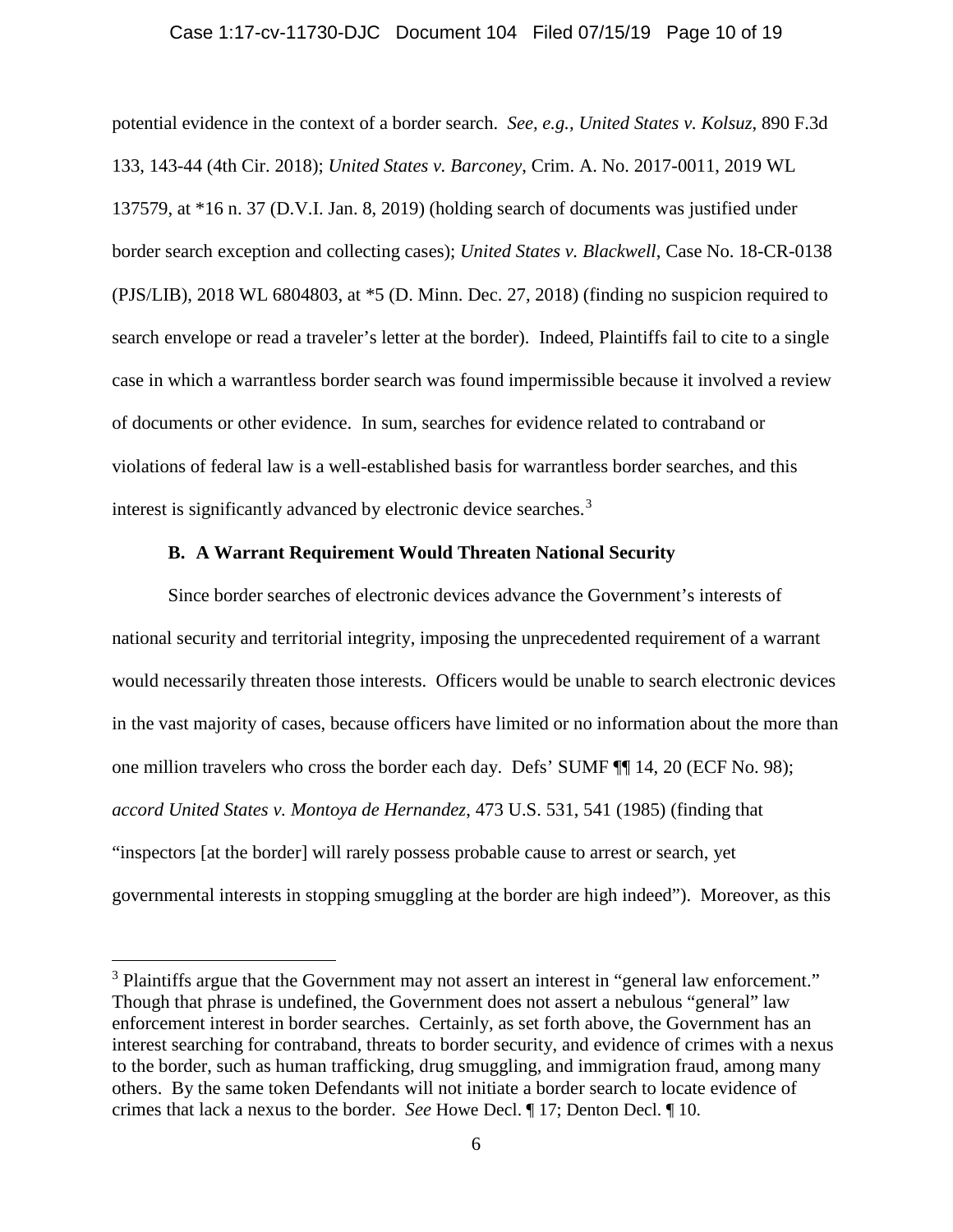### Case 1:17-cv-11730-DJC Document 104 Filed 07/15/19 Page 11 of 19

very Court previously recognized, even "[r]equiring reasonable suspicion for all computer searches may allow individuals to render graphic contraband, such as child pornography, largely immune to [a] border search simply by scanning images onto a computer disk before arriving at the border." *See House v. Napolitano*, Civ..A. No. 11-10852-DJC, 2012 WL 1038816, at \*8 (D. Mass. Mar. 28, 2012) (citation omitted). Finally, requiring a warrant for every border search of every electronic device would likely impede the ability of Defendants to uncover electronic contraband and evidence of serious crimes and other violations of federal law occurring at the border. *See* Howe Decl. ¶ 35.

To the extent there is an interest in refining the standards for border searches of devices, it is legislatures, not courts, that are often in the best position to balance delicate matters of national protection and security against potential privacy concerns. Indeed, multiple bills have been proposed in Congress, which, if enacted, would govern the search of certain electronic devices at the border. *See* S. 1606, 116th Cong. (generally requiring a warrant for device border searches, with certain exceptions); S. 2462, 115th Cong. (generally requiring reasonable suspicion for "manual" searches, and probable cause for "forensic" searches). But, if this Court grants Plaintiffs' claims here, that decision would necessarily "blanket the field of border searches by preempting constitutionally the contributions that the other two branches of our government are constitutionally empowered and uniquely positioned to make[.]" *Kolsuz*, 890 F.3d at 151 (Wilkinson, J. concurring). The Court should therefore decline Plaintiffs' invitation to engage in such a sweeping rewrite of the border search doctrine.

# **C. The Privacy Interest of Travelers is Significantly Diminished at the Border**

Plaintiffs now appear to dispute the notion that international travelers have diminished privacy interests under the Fourth Amendment. *See* ECF No. 99 at 2. But in their original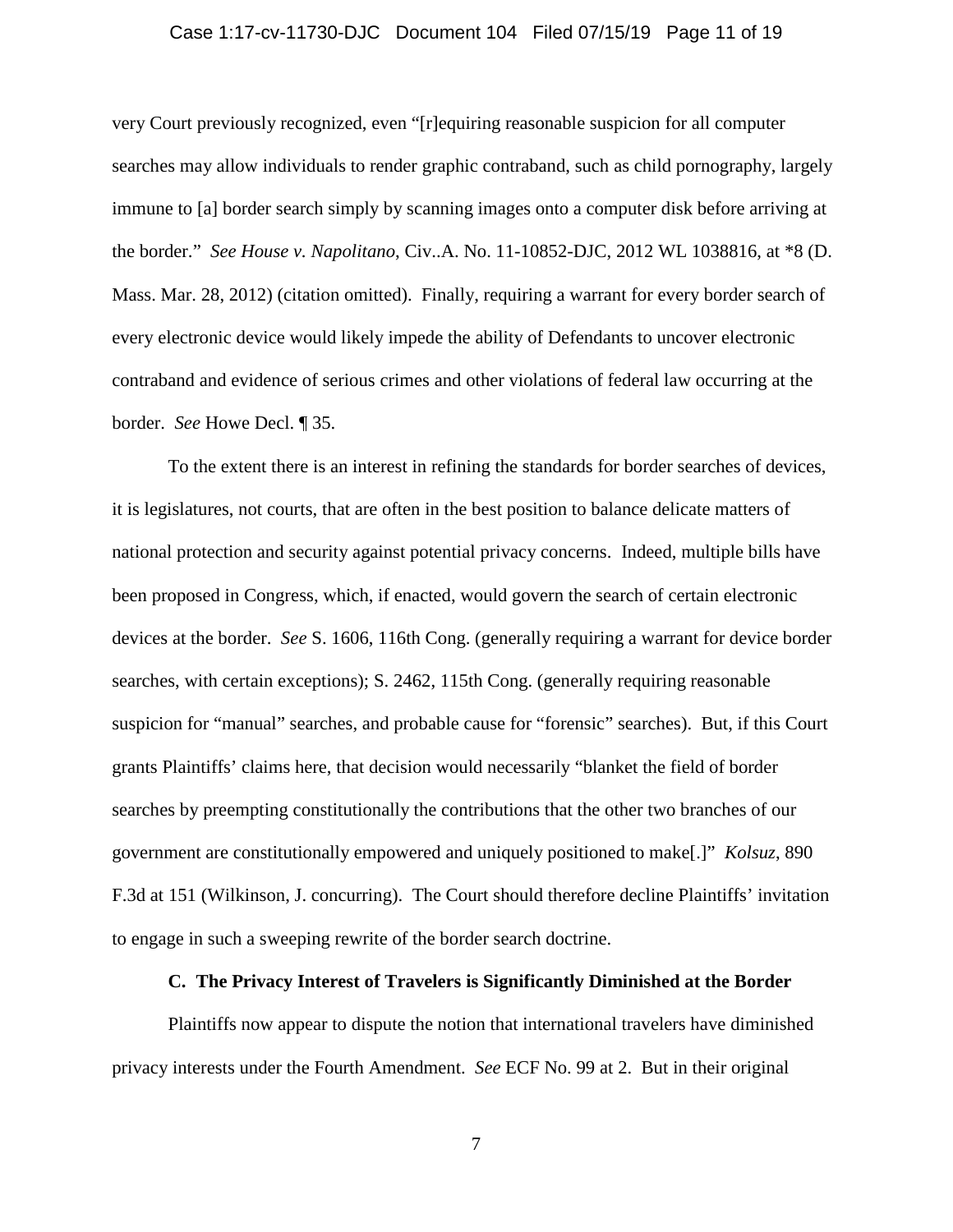### Case 1:17-cv-11730-DJC Document 104 Filed 07/15/19 Page 12 of 19

motion, Plaintiffs conceded that "at the border . . . a traveler's privacy interests are ordinarily reduced[.]" Pls.' Mot. for Summ. J., at 10 (ECF No. 90-1). Plaintiffs' original concession was well-founded, as the Supreme Court has repeatedly held that a traveler's "expectation of privacy [is] less at the border than in the interior." *Montoya de Hernandez*, 473 U.S. at 539; *United States v. Flores-Montano*, 541 U.S. 149, 154 (2004) (same).

Indeed, even before *Riley*, there was ample precedent for a warrant requirement to conduct a search in the context of an arrest. *See* 573 U.S. at 392. But in the border context, no court has ever required a warrant for any type of search. *See United States v. Molina-Isidoro*, 884 F.3d 287, 292 (5th Cir. 2018). Moreover, Plaintiffs do not dispute that a warrant is generally required in the context of an arrest to search the arrestee's home, car or belongings. ECF No. 97 at 19. Yet border officers may search a traveler's luggage, vehicle and mobile home, without a warrant or reasonable suspicion. *See supra* at 1-2. Not only are a traveler's expectations of privacy significantly reduced at the border, they also are not comparable to the privacy concerns evaluated in *Riley*.

A weighing of the relevant interests here thus precludes the warrant requirement found necessary in *Riley*. First, at the border the Government has far different and more significant interests than those in *Riley*, and those interests are clearly tethered to electronic device searches, another distinction from *Riley*. A warrant requirement in this context would therefore pose a significant threat to national security and law enforcement, risks that were absent in the search incident to arrest context in *Riley*. Weighed against these compelling interests and risks is an expectation of privacy at the border that is both materially diminished and dissimilar from that considered in *Riley*. And not only are the Government interests stronger at the border and the privacy interests weaker, "the Fourth Amendment's balance of reasonableness is qualitatively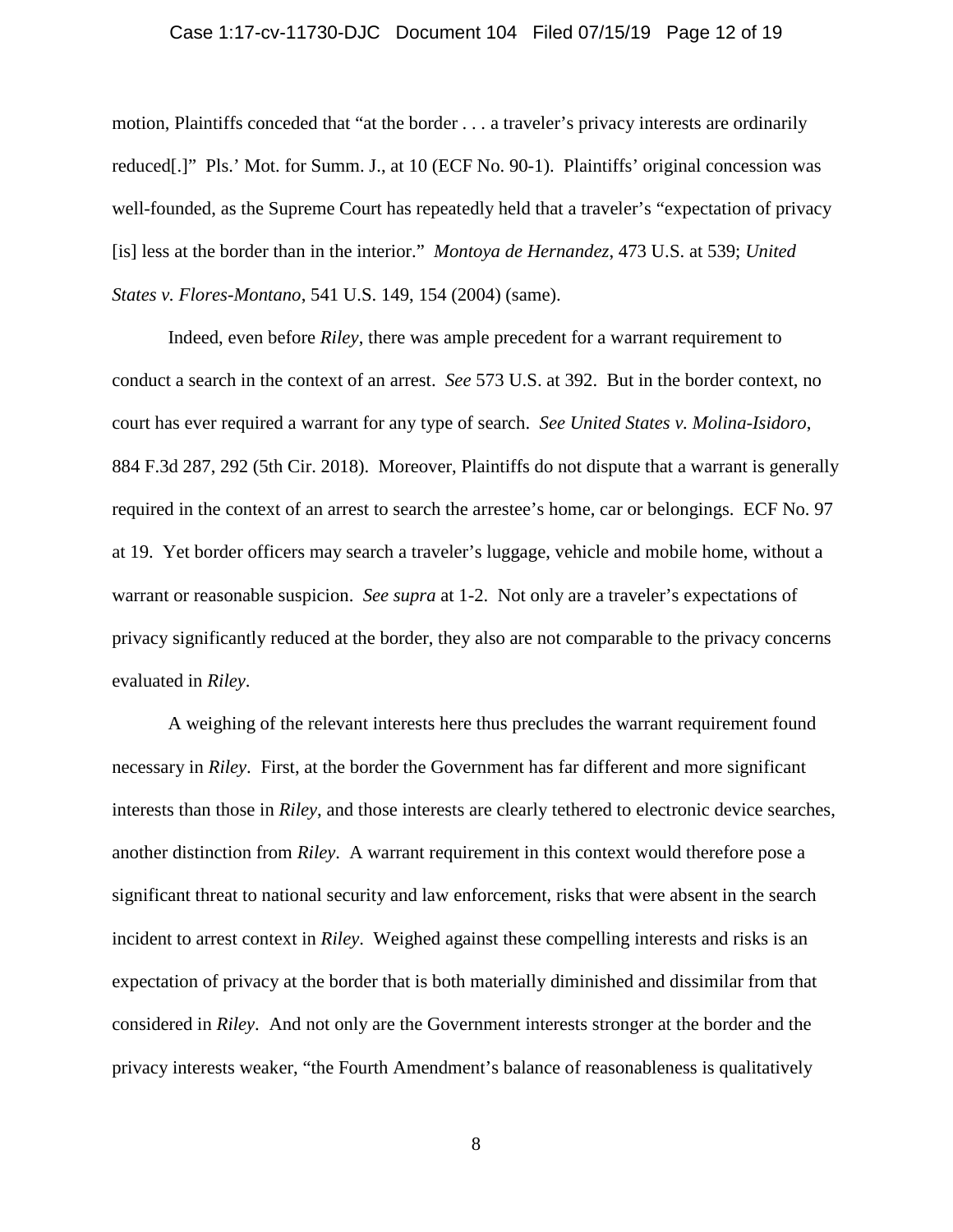# Case 1:17-cv-11730-DJC Document 104 Filed 07/15/19 Page 13 of 19

different at the international border than in the interior," in that the balance is "struck much more favorably to the Government[.]" *Montoya de Hernandez*, 473 U.S. at 538, 540. It is for all these reasons that no court has ever held a warrant to be required at the border, and this Court should rule similarly and grant the Government's cross-motion for summary judgment.

# **D. Plaintiffs Cannot Show that a Lesser Standard is Required**

Plaintiffs' Motion failed to provide any substantive argument as to why the Fourth Amendment requires probable cause or reasonable suspicion for all border searches of electronic devices, and Plaintiffs Reply contains a mere two paragraphs on this issue -- that only argue that these hypothetical arguments, which have not been set out, have not been waived. ECF No. 99 at 9. In their Motion, Plaintiffs briefly asserted that a probable cause standard is "necessary" given the purported privacy concerns at issue, but failed to explain in any detail why that is the case, or to provide any reasoning to which Defendants might be able to respond. ECF No. 90-1 at 19. Plaintiffs did not even provide this bare assertion as to reasonable suspicion, and merely noted that "courts have required reasonable suspicion for certain 'non-routine' border searches." *Id.* at 20.

Plaintiffs' failure to provide any substantive discussion as to why a lesser standard is required here supports a finding of waiver. The First Circuit has consistently held that "parties must speak clearly in the trial court, on pain that, if they forget their lines, they will likely be bound forever to hold their peace*." Nat'l Ass'n of Soc. Workers v. Harwood*, 69 F.3d 622, 627 (1st Cir. 1995). This rule means that litigants have a "duty to incorporate all relevant arguments" in a pending motion and to present them "squarely and distinctly. These requirements are even more incumbent when, as here, a party urges the court to adopt new legal principles." *Rocafort v. IBM Corp*., 334 F.3d 115, 122 (1st Cir. 2003).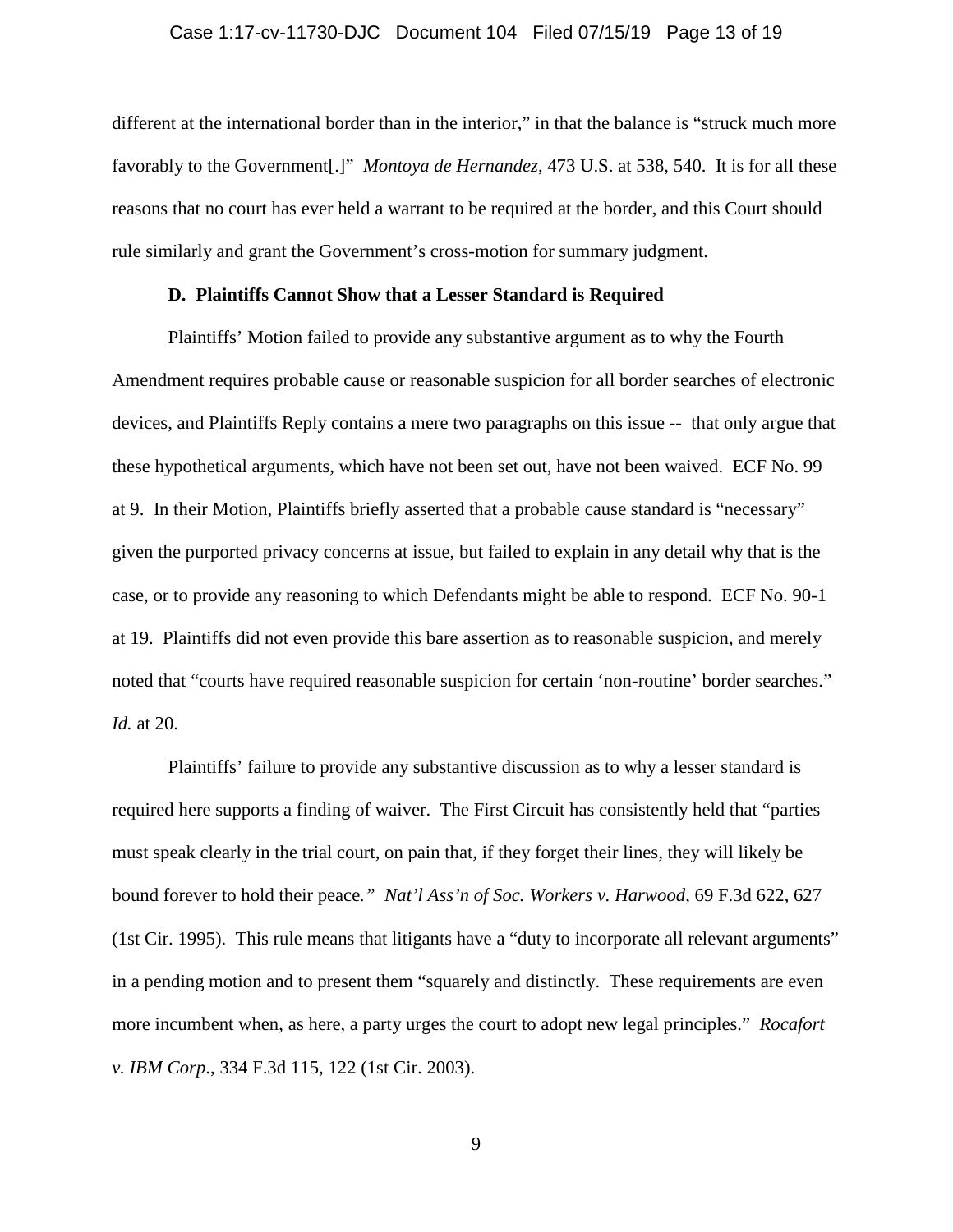### Case 1:17-cv-11730-DJC Document 104 Filed 07/15/19 Page 14 of 19

Regarding waiver, rather than set forth any substantive argument to which Defendants can respond, Plaintiffs assert only that their Amended Complaint contains a boilerplate request for "other and further relief," apparently in the belief that this clause enables the Court to require probable cause or reasonable suspicion in all border searches of all electronic devices. It does not. *See Town of Portsmouth, v. Lewis*, 813 F.3d 54, 61 (1st Cir. 2016) ("[A] district court need not consider remedies based on a cause of action not pled in the complaint."); *Isaacs v. Dartmouth Hitchcock Med. Ctr.*, No. 12-CV-40-JL, 2012 WL 2088821, at \*2 (D.N.H. June 8, 2012) ("A plaintiff cannot obtain preliminary injunctive relief on a claim that is not even set forth in the complaint."). Further, Plaintiffs sole mention of "other relief" in their Amended Complaint ignores the fact that Plaintiffs failed to raise any material argument on these points in their Summary Judgment Motion , and they again failed to do so on Reply.

Finally, even if the Court were to consider these undeveloped claims, Plaintiffs must establish that every border search of every electronic device is just as "intrusive" as a "strip search," to even require reasonable suspicion. *See United States v. Braks*, 842 F.2d 509, 514 (1st Cir. 1988). Plaintiffs have not made any such showing. Thus, this Court should find Plaintiffs' arguments waived, or at the very least, meritless. *Accord Doherty v. Merck & Co*., 892 F.3d 493, 501 (1st Cir. 2018) (holding that "[s]uch a skimpy effort to advance an issue—much less a constitutional challenge . . . waives the issue").

# **IV. Probable Cause is Not Required to Detain an Electronic Device Anytime a Traveler Leaves the Border**

Plaintiffs also argue on Reply that "the Fourth Amendment requires the Government to have probable cause before confiscating an electronic device after a traveler has left the border." ECF No. 99 at 9. But the First Circuit held in *Molina-Gomez* that, at most, reasonable suspicion is required to detain an electronic device after a traveler leaves the border. 781 F.3d at 19. Now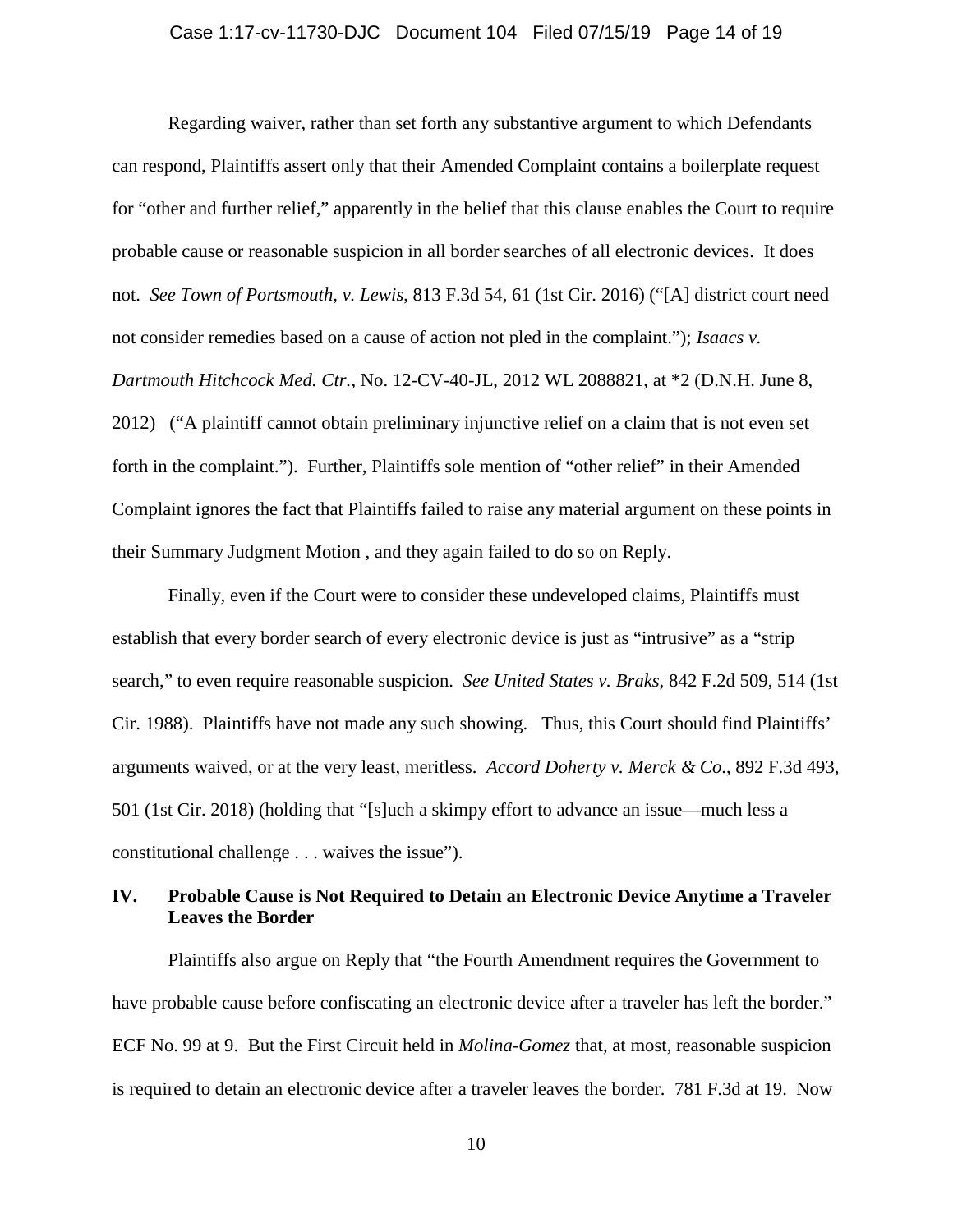### Case 1:17-cv-11730-DJC Document 104 Filed 07/15/19 Page 15 of 19

Plaintiffs suggest they are only challenging instances of "confiscation" of an electronic device for purposes of searching the data on that device, and not all detentions of electronic devices. ECF No. 99 at 9-10. But this is not how they described their claim in their Motion or even elsewhere on Reply. *See id.* at 10 ("where the government does not have probable cause to keep an electronic device after a traveler has left the border, such a confiscation is constitutionally unreasonable"). Plaintiffs' attempt to escape *Molina-Gomez* is accordingly groundless.

Even if there were any daylight between the First Circuit's holding in *Molina-Gomez* and Plaintiffs' precise argument here, Plaintiffs' claim still fails. The Supreme Court has explicitly rejected "hard-and-fast time limits" on the length of a detention at the border and has instead held that "common sense and ordinary human experience must govern over rigid criteria." *Montoya de Hernandez*, 473 U.S. at 543. Thus, while Plaintiffs argue that they "do not seek 'an arbitrary and inflexible time limit,'" ECF No. 99 at 10, their claim demands precisely that: the Government must have probable cause to detain an electronic device at the moment a traveler leaves the border. This claim is accordingly barred by *Montoya de Hernandez*.

Having just disavowed any claim for a strict time limit on border detentions, Plaintiffs appear to raise a separate argument that Defendants' "policies" are unconstitutional because they provide "no meaningful limit on [the] duration" of a detention. ECF No. 99 at 10. Yet, Plaintiffs do not suggest what time limit is mandated by the Fourth Amendment on any and all border detentions of electronic devices. Indeed, Defendants are implementing policies that follow the precise guidance of the Supreme Court, *Montoya de Hernandez*, 473 U.S. at 543, examining the relevant facts and circumstances of each detention, rather than arbitrarily limiting the time provided to detain any and all electronic devices. *See* Defs.' SUMF ¶ 12. (ECF No. 98).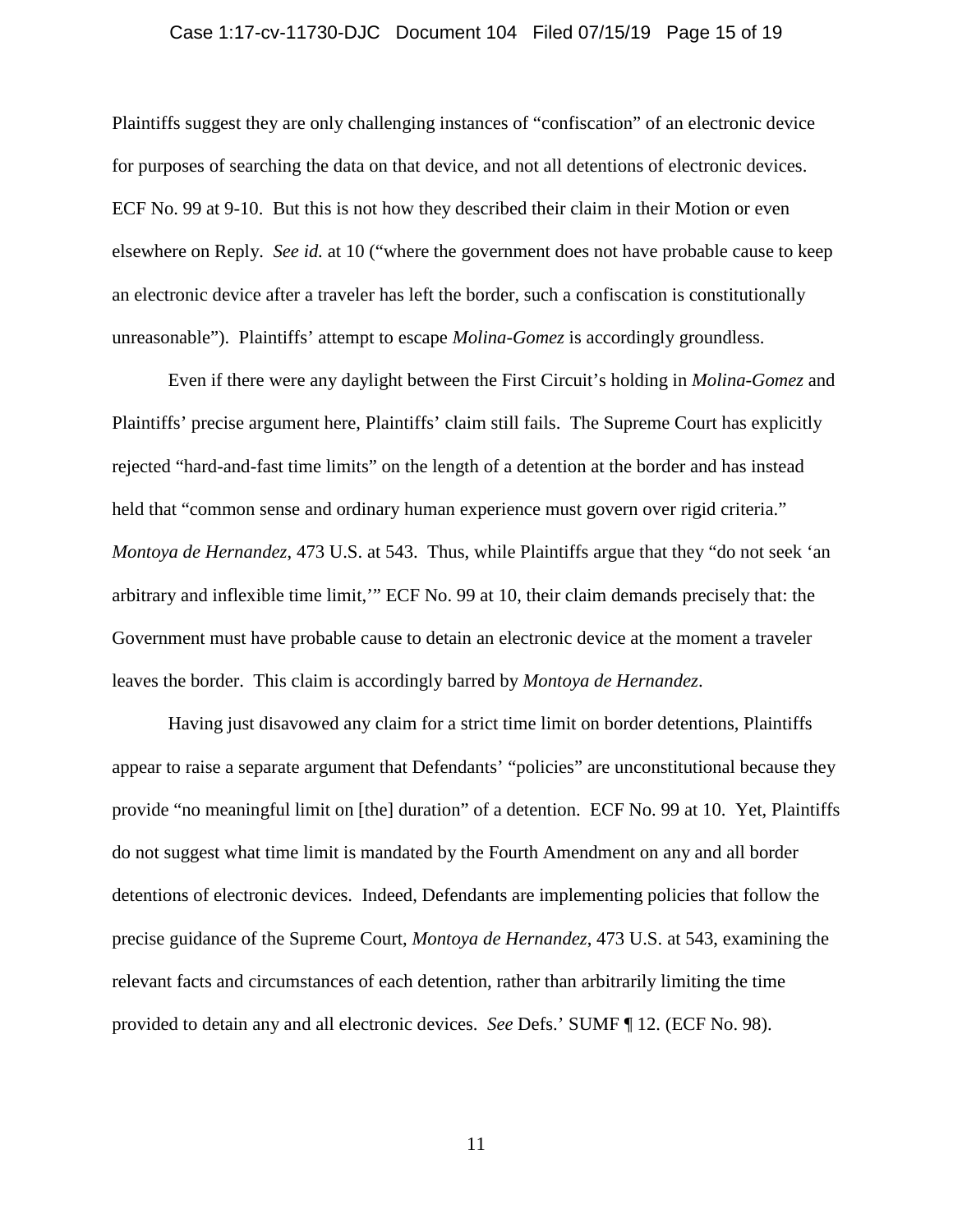# **V. Plaintiffs Cannot Show a First Amendment Violation**

Plaintiffs fare no better with respect to their First Amendment argument. Indeed, the mere "existence of First Amendment 'interests' does not give rise to any substantive or procedural protections above and beyond those afforded by the Fourth Amendment." *Reporters Comm. for Freedom of the Press v. Am. Tel. & Tel. Co.*, 593 F.2d 1030, 1056 (D.C. Cir. 1978). Unsurprisingly, Plaintiffs fail to cite to any case where a border search was found permissible under the Fourth Amendment, but deficient under the First, and a warrant requirement would be similarly unfounded and inappropriate here.

Even if this First Amendment claim could produce a different result from Plaintiffs' Fourth Amendment challenges, it would fail. As Defendants previously explained, inspecting goods and baggage at the border is an essential tool in uncovering contraband or evidence of violations of federal law with a nexus to the border, neither of which is protected by the First Amendment. Thus, any access to protected "expressive materials," is incidental rather than intentional. Moreover, Defendants' compelling interests in preventing the introduction of contraband and disrupting threats to border security reflect a substantial relationship between the governmental interest and the information required to be disclosed. *See generally* Howe Decl.; Denton Decl*.* In response, Plaintiffs contend only that Defendants' policies constitute an "untailored approach[.]" ECF No. 99 at 11. Yet even if tailoring requirements were applicable, Plaintiffs fail to articulate how the Government could reasonably achieve its interests at the border by searching a more limited set of information on an electronic device, and what types of information would be permissible to search.

In their final substantive argument, Plaintiffs effectively make Defendants' case that a finding of a First Amendment violation here would likely require a warrant to search any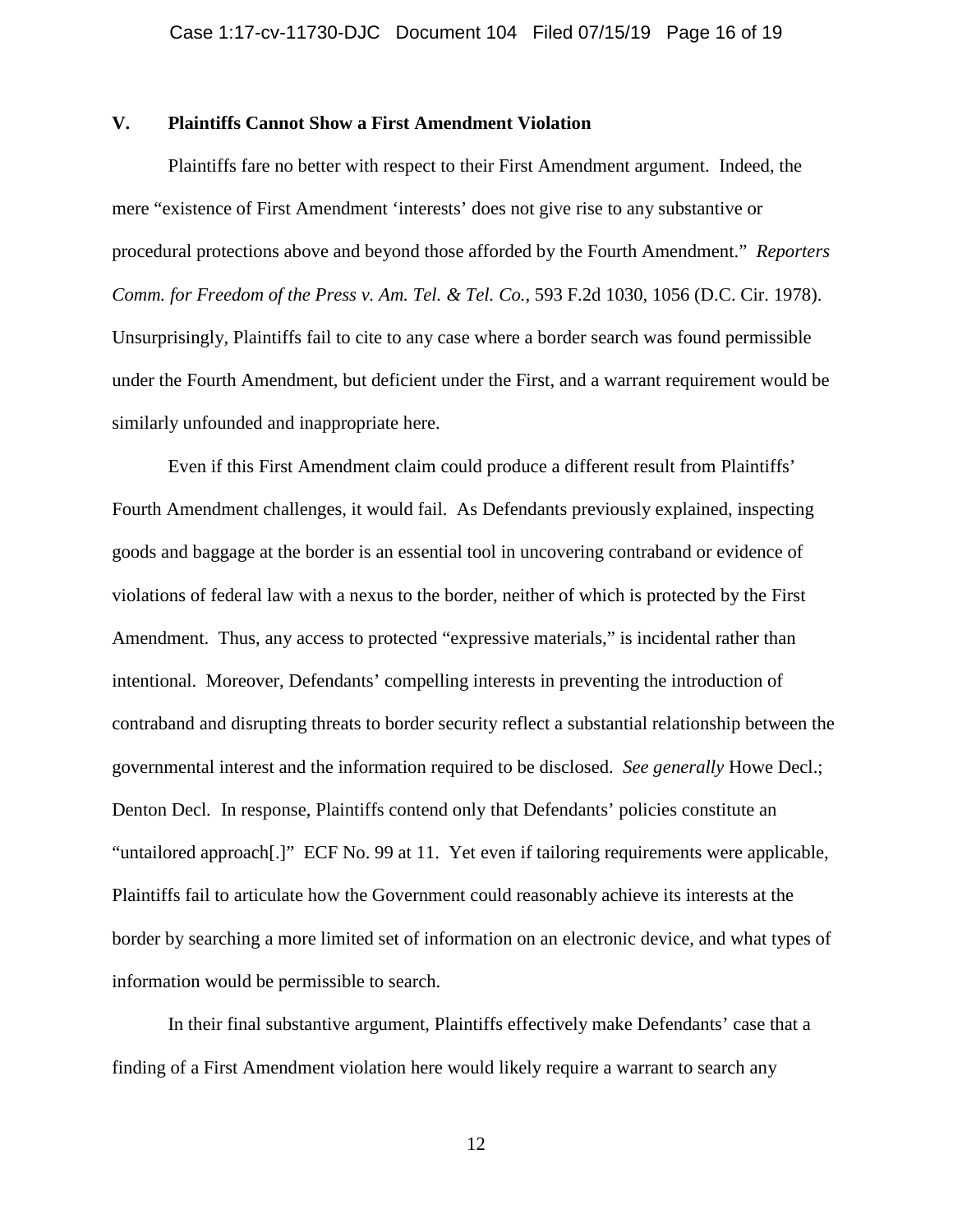### Case 1:17-cv-11730-DJC Document 104 Filed 07/15/19 Page 17 of 19

expressive material at the border, regardless of format. *See United States v. Ickes*, 393 F.3d 501, 506 (4th Cir. 2005). Plaintiffs concede that their First Amendment claim is "premised on the argument that border searches of electronic devices are constitutionally problematic . . . because such searches necessarily entail the reading of content." ECF No. 99 at 12. "Following [Plaintiffs'] logic would create a sanctuary at the border for all expressive material—even for terrorist plans. This would undermine the compelling reasons that lie at the very heart of the border search doctrine." *Ickes*, 393 F.3d at 506*; see also United States v. Scott*, No. CR-07-093- RHW, 2008 WL 11451918, at \*3 (E.D. Wash. Mar. 12, 2008) (same). Thus, a warrant requirement to review any expressive "content" on electronic devices would likely lead to a warrant requirement to view any and all expressive content at the border, and all of the "staggering" consequences that such strictures would entail. *See Ickes*, 393 F.3d at 506.

# **VI. Plaintiffs Cannot Establish Standing**

### **A. Plaintiffs Lack Standing to Seek Expungement**

Plaintiffs have provided no factual or legal support for their assertion that they have standing to seek expungement of Defendants' official agency records that document border searches.<sup>[4](#page-16-0)</sup> Plaintiffs have not established that Defendants have violated the Constitution or any other laws by maintaining such agency records. And they have failed to show any actual or imminent injury from the retention or potential future use of any information in those records. *See Pa. Bd. of Prob. & Parole v. Scott*, 524 U.S. 357, 362 (1998) (the government's use of "evidence obtained in violation of the Fourth Amendment does not itself violate the Constitution."); *Herring v. United States*, 555 U.S. 135, 141-42 (2009) ("We have repeatedly

<span id="page-16-0"></span> <sup>4</sup> Plaintiffs have withdrawn their request for expungement relating to Plaintiff Wright. Pls. Opp'n at n. 7.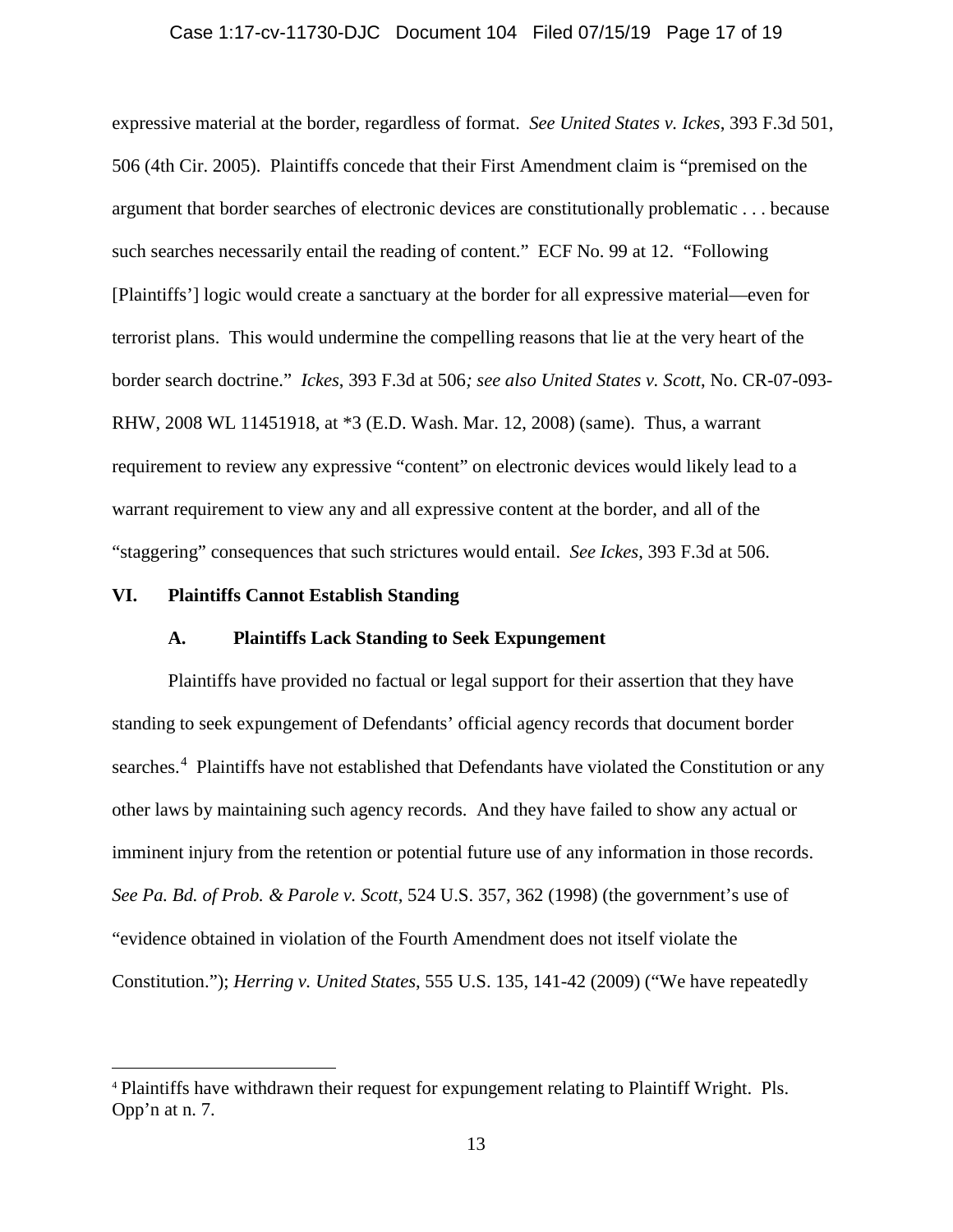### Case 1:17-cv-11730-DJC Document 104 Filed 07/15/19 Page 18 of 19

rejected the argument that exclusion is a necessary consequence of a Fourth Amendment violation."), *rehearing denied*, 556 U.S. 1161 (2009). Moreover, the cases Plaintiffs rely upon to assert standing are distinguishable. For example, in *Jansfeshan v. CBP*, No. 16-cv-6915, 2017 WL 3972461, \*5-6 (E.D.N.Y. Aug. 21, 2017), the court merely found that at the motion to dismiss stage where plaintiff's burden to show injury is "relatively modest" that the plaintiff had adequately alleged standing. *See also Fox v. District of Columbia*, 851 F. Supp. 2d 20, 29 (D.D.C. 2012) (noting that a request to have an arrest record expunged was the sort of relief that *could* give rise to a case or controversy). In contrast, at the summary judgment stage, Plaintiffs' speculative assertions of a future possibility that the Government may use the information against them in the future must be rejected. *See Lujan v. Defs. of Wildlife*, 504 U.S. 555, 561 (1992) (holding that plaintiffs cannot rest on "mere allegations" at summary judgment but must set forth "specific facts").

# **B. Plaintiffs Lack Standing Based on Likelihood of a Future Search**

Plaintiffs' assertions that they have standing based on the likelihood of a future search must also be rejected. The vast majority of Plaintiffs assert that they have standing because they have been searched at least once, and therefore have a greater risk of being searched again. ECF No. 99 at 18. However, it is undisputed that information relating to past border searches of electronic devices is not generally available to CBP offices at primary inspection. *See* Pls. Resp. to Defs' SOMF ¶ 18 (ECF No. 99-1; 103-1). Nor do Plaintiffs' dispute that six of the 11 plaintiffs have only had their electronic devices searched once, *id*. ¶ 51 or that only two plaintiffs have been searched in the past two years. *Id*.  $\P$  53; 125.1. Thus, Plaintiffs have failed to establish that they are at any greater risk of a future device search than any of the other millions